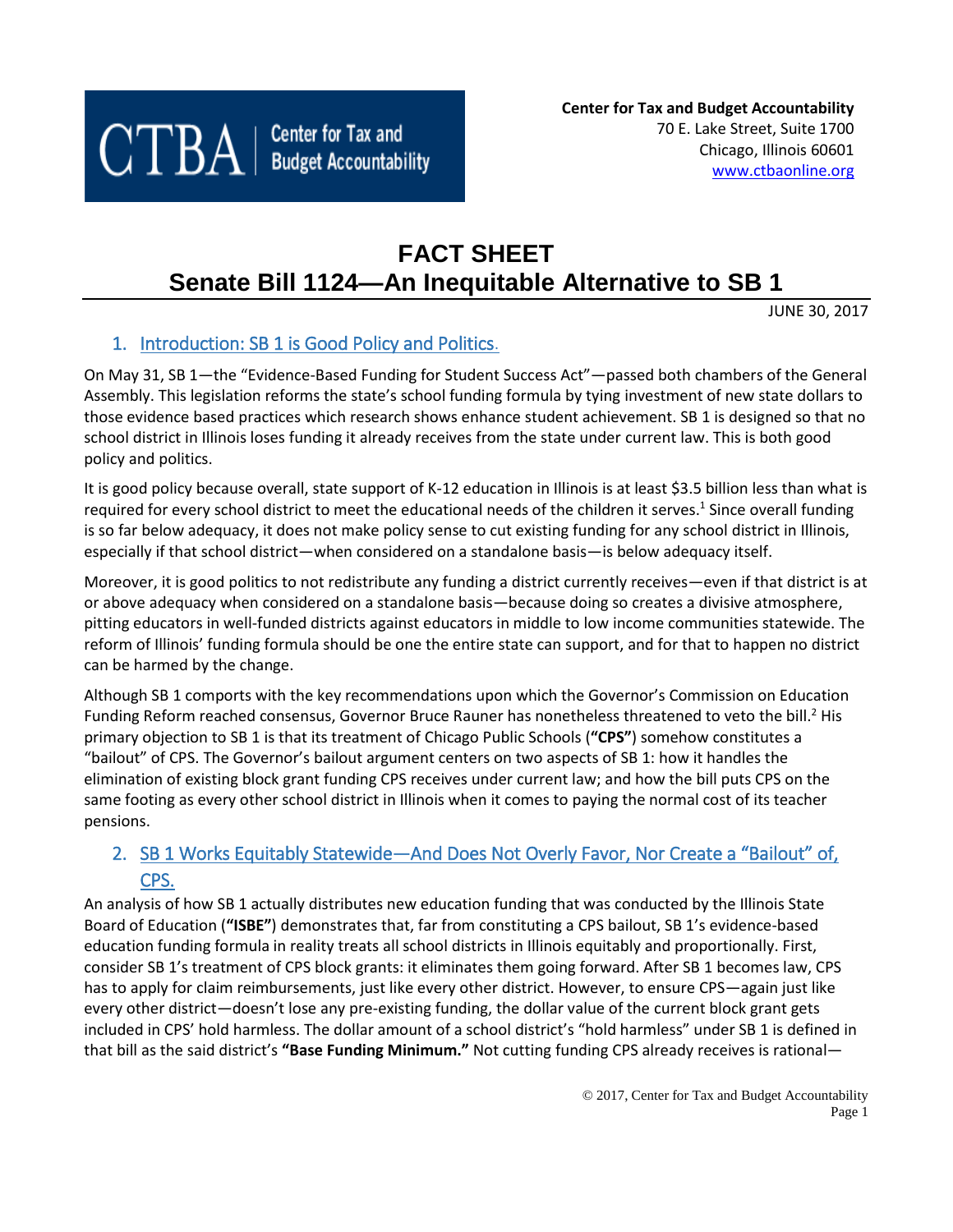given that CPS's current level of funding is some \$2.1 billion less than what the evidence shows is needed to educate its students. The goal after all is to move all districts forward towards adequacy.

As for pensions, some adjustment had to be made because the state already pays both the normal cost of, and unfunded liabilities associated with, teacher pensions for every school district in Illinois except CPS. This is a significant expense. In FY2016 alone, the state made \$896 million in normal cost pension payments for school districts statewide—\$317 million of which benefited downstate districts, \$241 million of which benefited suburban Cook County, and \$338 million of which benefited the Collar Counties (Lake, McHenry, Will, DuPage, and Kane).<sup>3</sup> So, to put CPS on the same footing as all other school districts, SB 1 requires the state to pay CPS's full normal cost, inclusive of retiree healthcare costs, which the state also covers for all school districts except CPS.

It should be noted that the sponsors of SB 1124 agree that the state should assume the normal cost of the CPS pension system. Rather than include this obligation in SB 1124, however, the sponsors of that bill introduced companion legislation—HB 4065—which imposes the obligation to pay CPS normal cost on the state.

As Figure 1 shows, in dollar terms, there is, , a -\$65 million difference between the normal costs covered in SB 1, which has passed, and those covered in HB 4065, the companion bill to SB 1124, which has not passed. This is because under HB 4065, CPS does not receive funding for retiree health care even though the state covers retiree health care costs for every other district in Illinois. SB 1, on the other hand, has the state treat CPS the same as all other districts for both normal costs and retiree healthcare costs, hence the -\$65 million difference between the two bills.

| Figure 1                                                                                     |                 |                |                   |  |  |
|----------------------------------------------------------------------------------------------|-----------------|----------------|-------------------|--|--|
| Pension Funding, Changes From Prior Law, SB 1 vs HB 4065                                     |                 |                |                   |  |  |
|                                                                                              | SB <sub>1</sub> | <b>HB 4065</b> | <b>Difference</b> |  |  |
| Normal Cost - Total                                                                          | \$221,000,000   | \$156,000,000  | $-565,000,000$    |  |  |
| Source: CTBA analysis of ISBE, House Amendment 1 to Senate Bill 1 (Manar/Davis), and HB 4065 |                 |                |                   |  |  |

One additional concern with the approach taken in SB 1124/HB 4065 is that it ties creating partial pension parity for CPS on the one hand, to a pension cost shift to all other school districts on the other. This is done through HB 4065's creation of a Tier III pension system for new employees. Under HB 4065, each school district in the state would be responsible to assume a portion of the pension cost for employees joining that new Tier III system. This cost will grow for districts over ensuing years, as more Tier III employees are hired, thereby straining local resources currently used for educating students. SB 1, on the other hand, accomplishes full normal cost pension parity for CPS, without shifting teacher pension costs to other school districts.

The state also pays all unfunded liabilities associated with teacher pensions for all school districts except CPS. This is another significant expense, which totaled some \$2.692 billion in FY2016.<sup>4</sup> However, SB 1 does not require the state to pay the unfunded liabilities CPS owes to the Chicago Teachers Pension Fund (**"CTPF"**). Under SB 1, that responsibility remains solely with CPS. However, precisely because CPS retains this responsibility in full, SB 1 reduces the amount of local capacity CPS is expected to have available to fund education, by the amount of that local capacity CPS has to use to pay its unfunded liability. After all, CPS can't use the same property tax dollar twice—once to pay unfunded liabilities and then again to cover education costs.

Taken together, the aforesaid adjustments in SB 1 for the CPS block grants and pension obligations work equitably—for the whole state. According to ISBE, after accounting for how SB 1 handles both the block grants and pensions, CPS would receive about 20 percent of new annual school funding the state invests under SB 1's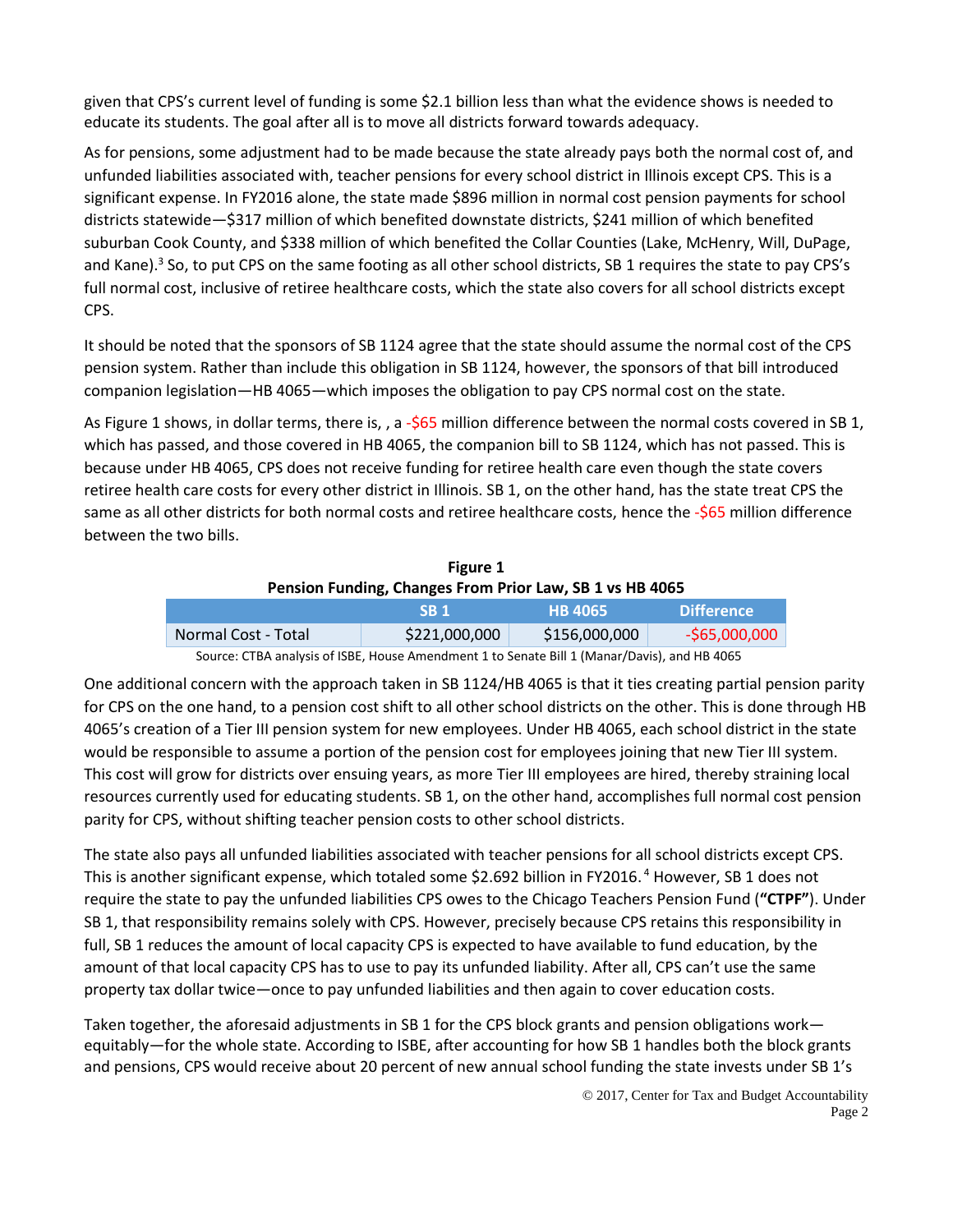evidence-based funding formula. This is both rational and equitable, given CPS educates about 19 percent of all K-12 students in Illinois. Meanwhile, downstate schools would get around 34 percent of new funding, for the roughly 34 percent of the state's student population they serve, as shown in Figure 2.



**Figure 2 Proportional Distribution of New Education Funding Under SB 1**

Source: CTBA analysis of ISBE, House Amendment 1 to Senate Bill 1 (Manar/Davis)

**As Figure 2 clearly shows, SB 1 does not overly favor any school district—does not create any special "bailout" of CPS—and instead creates a proportional, equitable distribution of new state funding for K-12 education.**

### 3. SB 1124 Creates Inequities, Redistributes Existing Funding and Relies on Questionable Data.

Because of his objection to how SB 1 treats CPS, the Governor is instead supporting SB 1124, Senate Floor Amendment 3, which is a version of an evidence based model that has not passed in either the House or Senate. Like SB 1, SB 1124 provides new education funding to CPS and, as indicated previously, creates partial pension parity for CPS in companion bill HB 4065.<sup>5</sup> The supporters of SB 1124 had ISBE model the impact of running \$672.3 million in K-12 education funding through the new formula that bill establishes. Which is both problematic and where the reliance on questionable data come in, given that HB 4069—another companion bill filed to cover the cost of paying for new school funding formula distributions under SB 1124—only appropriates \$288.4 million over FY2017 education funding levels for this purpose. As shown in Figure 3, that means there is no revenue source to support over half (-\$383.9 million or 57 percent) of the distribution ISBE modeled for SB 1124.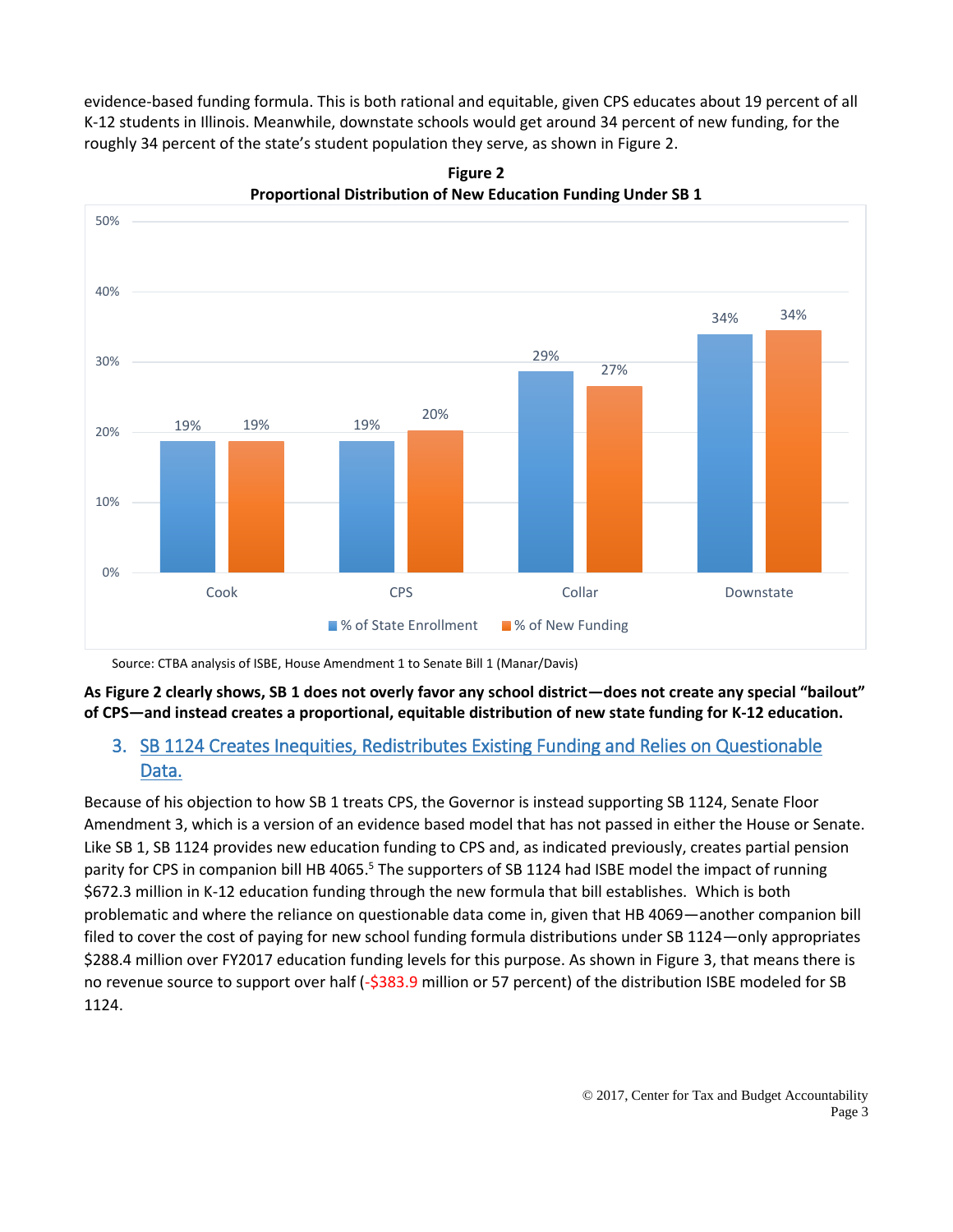### **Figure 3 Total Funding Actually Authorized for Distribution Under SB 1124 (\$ in Millions)**

|                                                                               | <b>Amount</b> |
|-------------------------------------------------------------------------------|---------------|
| Amount of State Education Funding ISBE Modeled for Distribution Under SB 1124 | \$672.3\$     |
| New State Funding Actually Appropriated for said Distribution Under HB 4069   | \$288.4       |
| <b>Shortfall in Appropriations</b>                                            | $-$ \$383.9   |
| $\cdots$ . The set of $\cdots$                                                |               |

Source: CTBA and Advance Illinois analysis of SB 1124 and HB 4065

That in turn means school districts cannot count on receiving over half of the funding the ISBE model shows them gaining under SB 1124—because there is no legal nor appropriation authority therefor. Instead, school districts can only expect to receive roughly 43 percent of what the sponsors of SB 1124 claim they would receive under that bill.

Perhaps because they recognized this discrepancy, Senator Jason Barickman, chief sponsor of SB 1124, and Governor Rauner's Education Secretary, Beth Purvis, both testified to a House Committee of the Whole convened on June 24, 2017 (the "**COW**"), that some of this \$383.4 million shortfall in funding for the proposed FY2018 distributions under SB 1124's funding formula would be covered by redistributing to other school districts across Illinois, the block grant funding CPS actually received in FY2017. And while that adjustment has yet to be made to legislative language contained in SB 1124, it is still possible to calculate the impact redistributing the CPS block grant would have.

As shown in Figure 4, this would effectively take away from CPS \$202.6 million in education funding it receives under current law. It also highlights one of the fundamental differences between SB 1124 and SB 1: SB 1124 creates winners and losers by redistributing education funding school districts—in this case CPS—get under current law, while SB 1 does not, and in fact, SB 1 holds all school districts harmless to the level of funding received in FY2017. As shown in Figure 4, the net impact on CPS of eliminating its existing block grant funding is a year-to-year loss in education resources for the classroom of -\$37.7 million, or -\$103 per student from what CPS has under current law.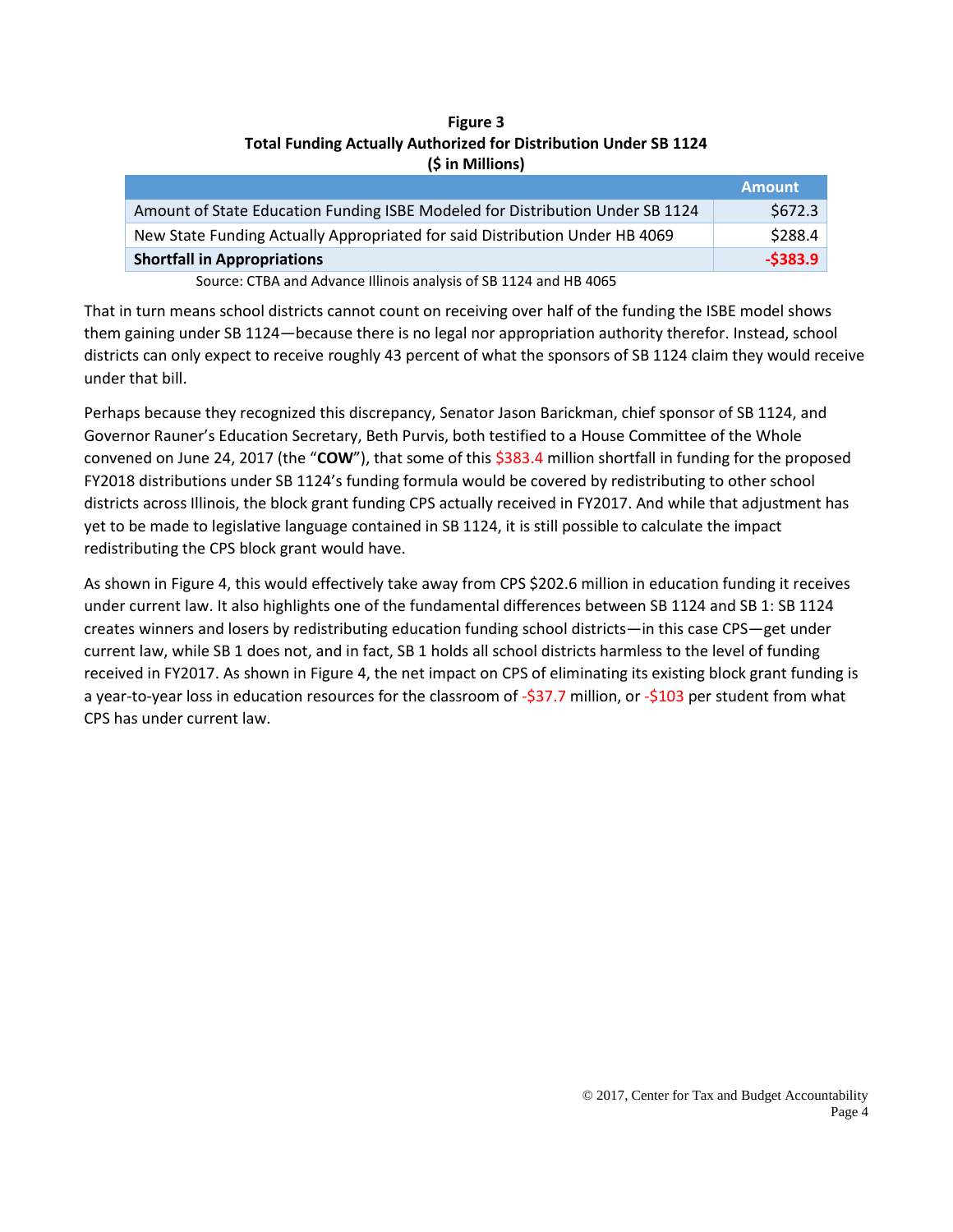#### **Figure 4**

### **How Education Funding Changes for CPS From Prior Law, Under SB1 vs. SB1124, If Modified to Redistribute the CPS Block Grant**

|                                                                                            | <b>SB1</b>                                                                     | <b>SB 1124</b>                                                                                       |
|--------------------------------------------------------------------------------------------|--------------------------------------------------------------------------------|------------------------------------------------------------------------------------------------------|
| <b>First Year Allocation of State</b><br>Funding for K-12 Under the<br>New Formula - Total | \$70,819,546<br>(assuming a total new<br>state investment of<br>\$350 million) | \$164,947,234*<br>(assuming \$672.3 million in<br>new, and redistributed<br>existing, state funding) |
| Change in Funding CPS<br><b>Currently Receives Under Block</b><br>Grants                   | \$0                                                                            | $-$202,638,057$                                                                                      |
| <b>Net Change from Current</b><br><b>Funding for Education - Total</b>                     | \$70,819,546                                                                   | $-$37,690,823$                                                                                       |
| <b>Net Change from Current</b><br><b>Funding for Education-Per</b><br>Pupil                | \$193                                                                          | $-5103$                                                                                              |

Source: CTBA analysis of ISBE, House Amendment 1 to Senate Bill 1 (Manar/Davis) and Senate Amendment 3 to Senate Bill 1124 (Barickman)

\*Note, while ISBE modeled a new investment of \$350 in K-12 under SB1, ISBE modeled \$672.3 million in both new and redistributed existing funding run through the formula in SB 1124.

The loss CPS would realize that is shown in Figure 4, understates the negative financial impact on CPS of the funding proposal contained in SB 1124. That is because, during the COW, Senator Barickman and Education Secretary Purvis also testified that the FY2017 equity grant (also known as the short fall grant) would be redistributed in FY2018 through the new funding formula created in SB 1124. The FY2017 equity grant provided qualifying school districts with an additional \$313.4 million in education funding, over what they received in General State Aid for the year.<sup>6</sup>

Redistributing the FY2017 equity grant, however, would cause CPS to lose an additional \$195.6 million in funding from FY2017 levels, over and above the losses shown in Figure 4. Moreover, redistributing the FY2017 equity grant will also harm other districts as well, because any district that received the equity grant in FY2017 would either gain, or lose, portions of that funding when it gets redistributed under SB 1124 in FY2018, creating hundreds of winners and losers across the state. Again, this is fundamentally different from SB 1, which creates no year-to-year losers over the FY2017-2018 sequence.

Figure 5 shows what would happen to CPS if SB 1124—as modified by the testimony of Senator Barickman and Education Secretary Purvis—and its companion bills were to become law.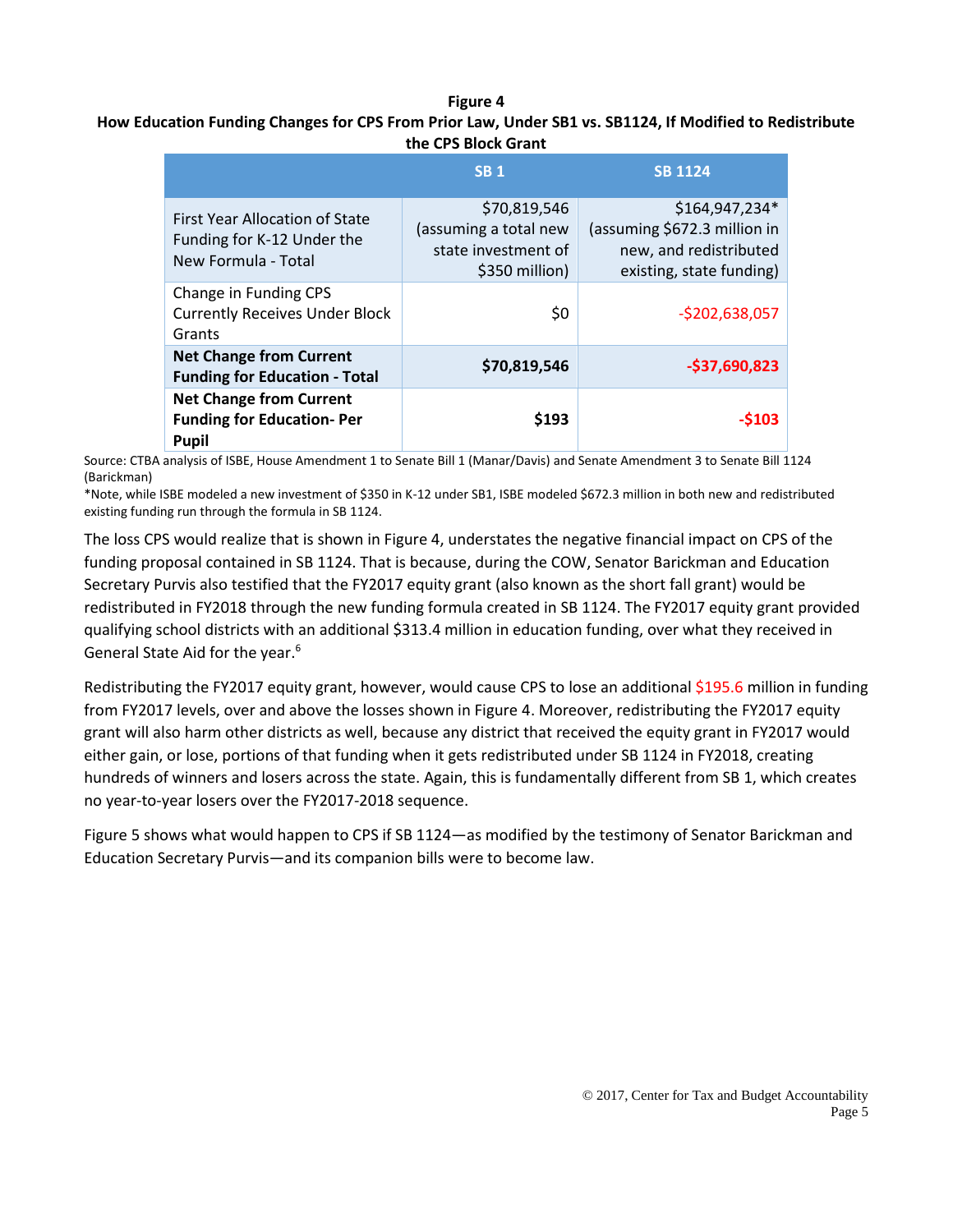### **Figure 5 Year-to-Year Impact of SB 1124—If Modified to Comport with Committee of the Whole Testimony—and Companion Legislation on CPS, Compared to SB 1**

|                                                                                                   | <b>SB1</b>                                                  | <b>SB 1124 and Companion Bills</b>                                                  |
|---------------------------------------------------------------------------------------------------|-------------------------------------------------------------|-------------------------------------------------------------------------------------|
| First Year Allocation of State                                                                    | \$70,819,546                                                | \$164,947,234*                                                                      |
| Funding for K-12 Under the New<br>Formula - Total                                                 | (assuming a total new state<br>investment of \$350 million) | (assuming \$672.3 million in new, and<br>redistributed pre-existing, state funding) |
| Change in Funding CPS Currently<br><b>Receives Under Block Grants</b>                             | \$0                                                         | $-5202,638,057$                                                                     |
| Change in Funding CPS Currently<br>receives form the FY2017 Equity<br>Grant                       | \$0                                                         | $-$195,557,342$                                                                     |
| Net Change in Funding for Normal<br><b>Pension Costs</b>                                          | \$221,000,000                                               | \$156,000,000                                                                       |
| <b>Net Change from Current Funding</b><br>for Both Education and Pension<br><b>Parity - Total</b> | \$291,819,546                                               | $-577,248,165$                                                                      |

Source: CTBA analysis of ISBE, House Amendment 1 to Senate Bill 1 (Manar/Davis) and Senate Amendment 3 to Senate Bill 1124 (Barickman)

The reduction in education funding for the classroom CPS would realize under the approach taken in SB 1124 is poor public policy and hard to justify from an equity standpoint. That's because as it stands today, CPS has some \$2.1 billion *less* in current funding than what both SB 1 and SB 1124 indicate would be adequate to meet the educational needs of the children it serves—85 percent of whom are low income and 90 percent of whom are minorities. So, by actually reducing the amount of existing funding CPS has to educate children, *SB 1124 would move CPS further away from adequacy than it is under current law*. It is also poor politics because it promises to provide additional funding to school districts outside of CPS, at the cost of hurting low-income and minority children who attend CPS, thereby pitting educators in low and middle income communities across the state against educators who serve predominately low income CPS students.

# 4. Other Problems with SB 1124.

Another concern about SB 1124 is that it fails to fund either the \$28 million shortfall under current law in Bilingual Education or the \$1.7 million shortfall in Special Ed Summer School funding. Both of these shortfalls are eliminated under SB 1.

Finally, SB 1124 provides that the "hold harmless" in education funding changes from a district level, aggregate funding hold harmless (as it is under SB 1), to a "per pupil" hold harmless in four years. According to ISBE, 222 school districts across Illinois lost student population over the 2015-2016 school years—many of which are in downstate communities. Obviously, once this change kicks in, many school districts will lose educational funding, even if they have less than what the evidence indicates they need to educate the children they serve. *It also means that under SB 1124, school districts will be moved further away from reaching adequacy when their student populations decline—a highly undesirable and inequitable outcome.*

SB 1, on the other hand, deals with loss of student population in a far more equitable manner. Over time, if a district is losing student population, under SB 1 its "Adequacy Target", that is, the amount of total funding the evidence indicates it needs to educate the children it serves, will be reduced. However, if that district is below its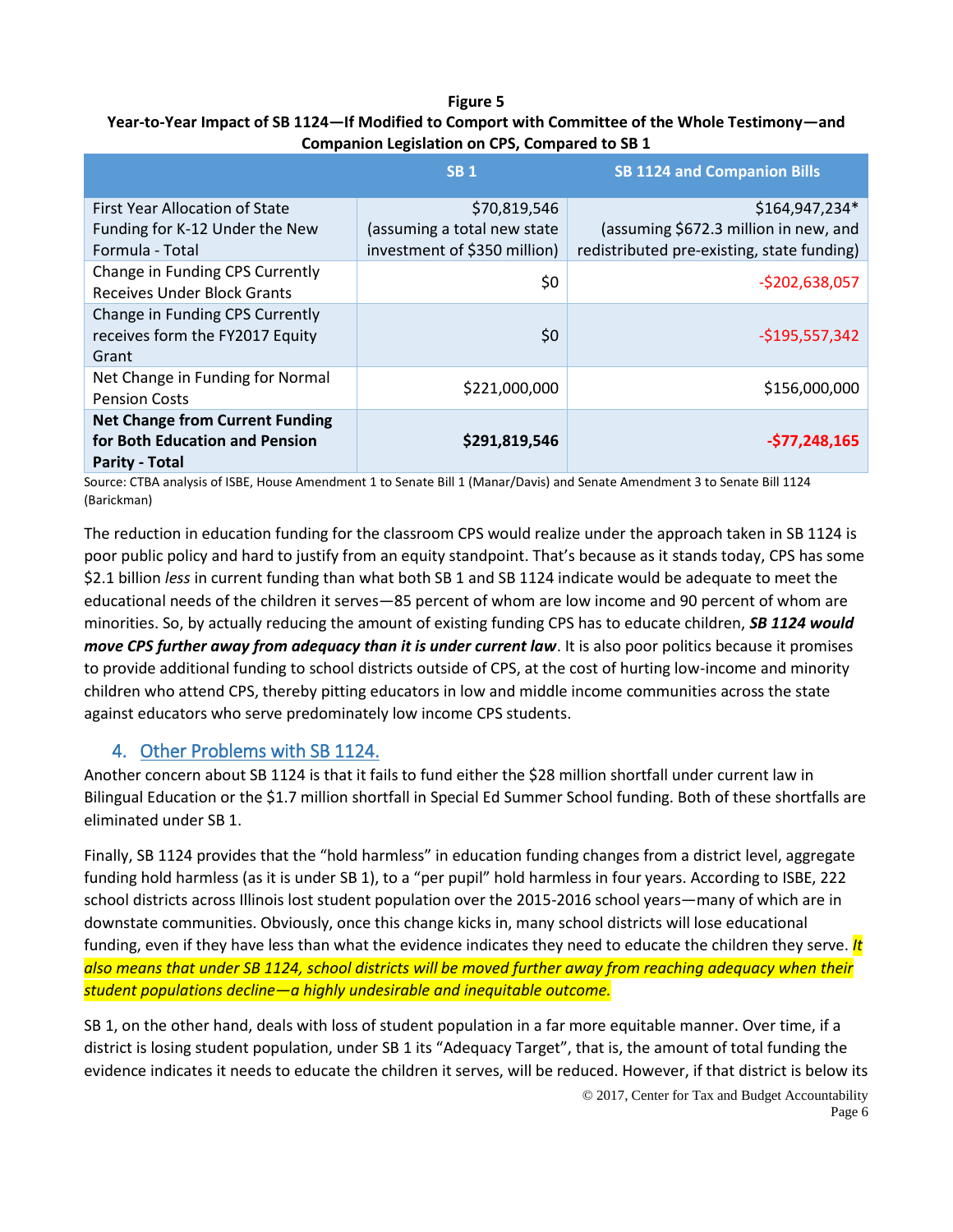Adequacy Target, it won't lose any existing funding it currently receives. Rather, it would simply receive less new funding over time, given its reduced need for additional funding. Nonetheless, all districts would continue moving forward toward the goal of receiving adequate resources to educate the children being served.

#### **FOR MORE INFORMATION:**

Ralph M. Martire, Executive Director **Bobby Otter, Budget Director** Bobby Otter, Budget Director (312) 332-1049; martire@ctbaonline.org (312) 332-2151[; botter@ctbaonline.org](mailto:botter@ctbaonline.org)

© 2017, Center for Tax and Budget Accountability Page 7